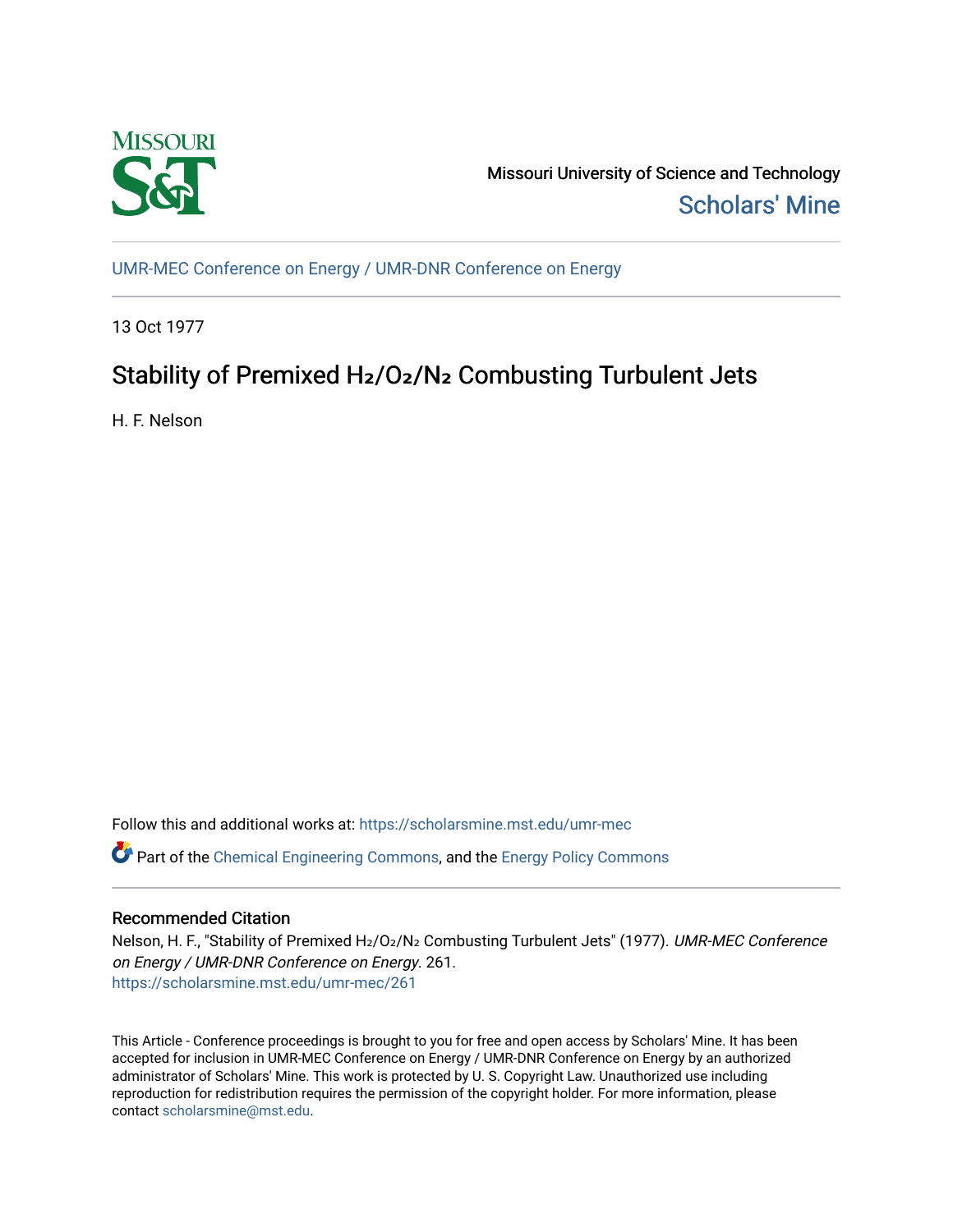#### STABILITY OF PREMIXED

 $H_2/O_2/N_2$  COMBUSTING TURBULENT JETS

H. F. Nelson Thermal Radiation Transfer Group Department of Mechanical and Aerospace Engineering University of Missouri - Rolla Rolla, Missouri 65401

## Abstract

Experimental measurements and theoretical predictions of the stability of hydrogenair -nitrogen premixed turbulent flames have been carried out. The turbulent flame is theoretically modeled using finite rate chemical kinetics and a well-stirred reactor. The model contains a free parameter, which is evaluated by comparing the theoretical predictions to experimental results. A hydrogen flame stability experiment was carried out and the results were compared to the theory. The theory and experiment were found to agree, if the free parameter in the theory varied as the reciprocal of the turbulent jet radius squared.

## 1. INTRODUCTION

Current investigations for improvement of the efficiency of combustion have involved not only the Investigation of alternate fuels, but also new and different combustion techniques. Hydrogen has received much interest as an alternate fuel. It is considered to be the most environmentally compatable energy source for usage in the residential-commercial, industrial, utility and transportation sectors. In addition, the development of advanced combustion techniques such as: (1) stratified charge burning, (2) preheating the fuelair mixture, and (3) combustion product gas recirculation has created a need for data on the stability of hydrogen combustion. Although the hydrogen-oxygen reaction scheme is one of the best understood combustion mechanisms, very little flame stability data for hydrogen-air combustion is currently available. The object of this study is to obtain experimental hydrogen combustion stability data and to compare it with a simplified flame stability theory.

## 2. EXPERIMENT

The fuel used in the experiment consisted of research grade hydrogen gas with 8.8 parts per million (ppm) of ethane, while the "air" consisted of a mixture oxygen (8.73% by volume) and nitrogen (91.27% by volume) which roughly represented a mixture of 1 part oxygen to 11 parts nitrogen. The gas was purchased from Matheson Gas Products, Joliet, Illinois.

The experimental setup is shown schematically in Figure 1. The gas flow passed through pressure regulators to reduce the pressure to acceptable line values, needle valves to roughly adjust the volume flow rates and rotameters (which also had needle valves associated with them to finely adjust the flow rates) to measure the volume flow rate. The rotameters were Matheson Gas Products models 604 for the  $0<sub>2</sub>$ -N<sub>2</sub> mixture and 603 for the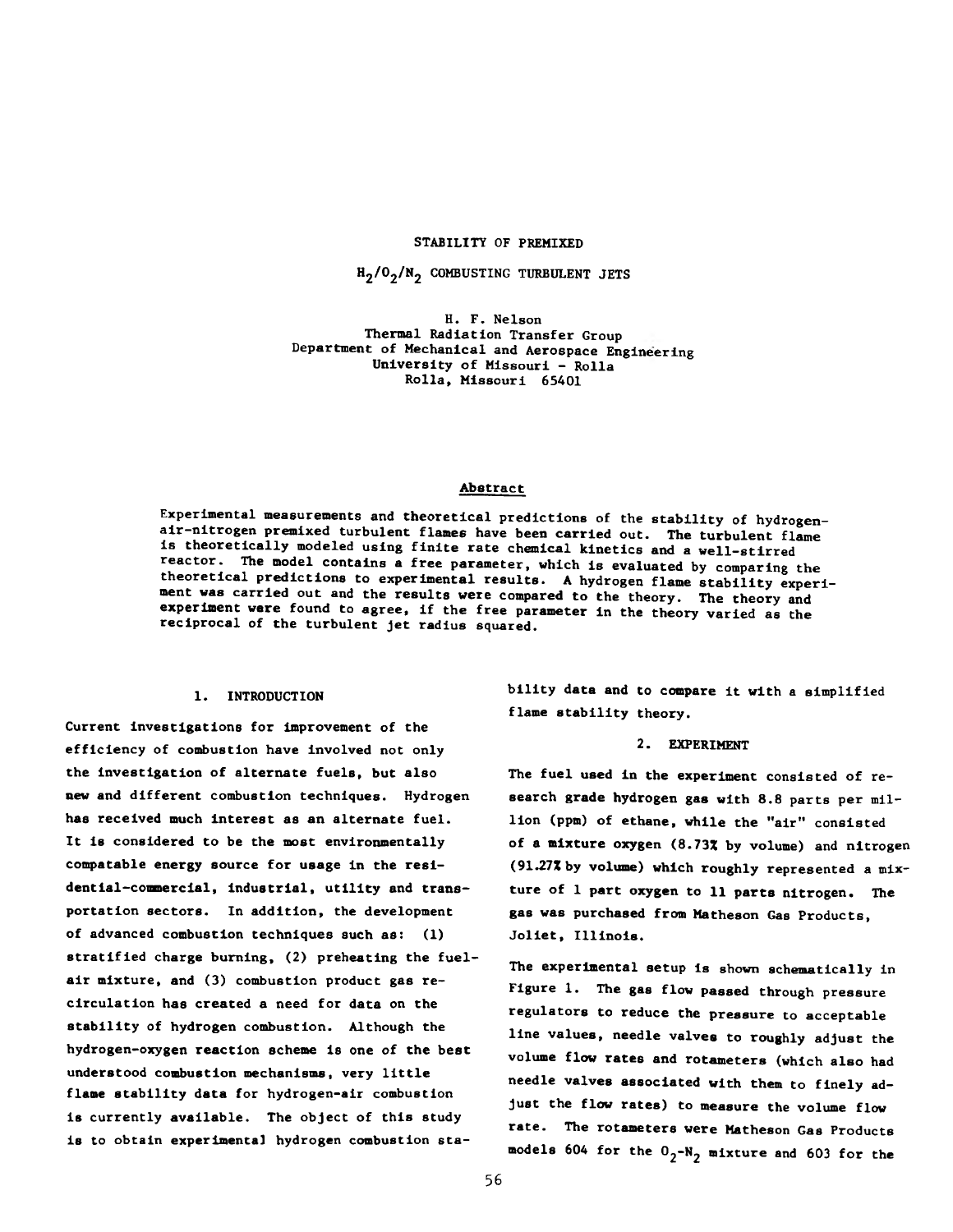*#<sup>2</sup> \** Both rotameters had two floats (pyrex and stainless steel) to increase the flow rate measurement range and Matheson Gas Products calibration charts were used to interpret the readings. The flow then passed through pressure gages and over a thermocouple so that the pressure and temperature were known. These values were needed to correct the rotameter readings to the actual pressure and temperature of the flow. Check valves were inserted in the gas lines to prevent flow reversal in order to keep oxygen out of the hydrogen line and hydrogen out of the oxygen-nitrogen system. After passing the check valves, the gases were brought together in the opposite branches of a tee (opposed flow). This was done to encourage mixing. The mixing continued as the gases passed through the mixing tube, which consisted of a crimped 0.170 inch I.D. dia. copper tube. At the end of the mixing tube as the flow entered the **burner,** the pressure and temperature were again **measured.** The burner had an inside diameter of 0.1854 **cm** (0.0730 inch) and was 4.45 cm (1.75 **Inches)** long. All the tubing in the system was 0.25 inch I.D. diameter plastic tubing. The **experiment** also required the measurement of the **atmospheric** temperature and pressure, to provide **basic data** on the entrained gas.

**The experiment** was carried out in a simple **straight**-forward manner. The "air" was turned on **and adjusted** to its desired flow rate. Then **the hydrogen** was turned on. As the hydrogen was **turned on,** a propane torch was inserted in the **Jet to ignite** it. With the flame ignited, the **hydrogen** flow rate was adjusted to its desired **value and the** air flow rate was increased to **cause the** flame to blowout.

**Blowout was** determined by two methods: (1) **visually** and (2) acoustically. The ethane in the **hydrogen gas** increased the flame radiation in the **visible region** of the spectrum, so that the flame **could be observed** visually. The acoustic noise **ealtted from** the turbulent jet changed pitch dur**ing the approach** to blowout. At blowout, the **Pitch had a** dramatic step-function change, so **blowout could** easily be detected acoustically.

#### 3. THEORY

The turbulent flame is theoretically represented by a model involving finite rate chemical kinetics, in which the fluid mixing is replaced by a well-stirred reactor (WSR) as described by Nelson and Kushida $\overset{(1)}{\ldots}$  . The flame is allowed to be located either at the exit of the burner, or in a stable lifted position above the burner. Its location is a function of the ambient atmospheric environment and of the mass flow rate, the preheat, and the equivalence ratio of the turbulent flow at the burner exit. If the flame is lifted, the composition and temperature of the ambient atmosphere also influence the flame stability through entrainment of atmospheric mass and energy.

The lifted flame is assumed to exit at the position where the reaction kinetics in the flame exactly balance the rate at which combustibles are supplied to the flame. If the mass flow rate of the jet is changed, the flame adjusts to a new position, such that the chemical rate and fuel/ air supply rate exactly balance. The WSR is assumed to exist at this balance position. As the mass flow rate of the fuel/air jet increases, the chemical kinetic rate increases until it reaches its maximum value. Any further increase in the mass flow rate of the fuel/air jet will cause the flame to extinguish. The extinguishment occurs because the chemical kinetics cannot supply heat at a rate sufficient to ignite the incoming fuel/air mixture. This suggests that the maximum chemical kinetic rate and the rate at which fuel/ air is supplied to the flame are balanced at blowout and that the overall fluid mechanics of the entire flow field are of secondary importance. Thus, the stability of turbulent flames can be modeled using a simplified flow field.

Turbulent mixing of the ambient atmosphere and the fuel/air jet is accounted for by the use of an entrainment parameter  $\mu$  $\left(\frac{m_{\rm m}}{s}/(\frac{m_{\rm s}+m_{\rm o}}{s})\right)$  , where  $m_{\rm g}$  is the entrained mass flow rate and m<sub>o</sub> the initial mass flow rate of the fuel/air jet. The profiles of the variables across the jet are assumed to be similar, so that the entrainment parameter becomes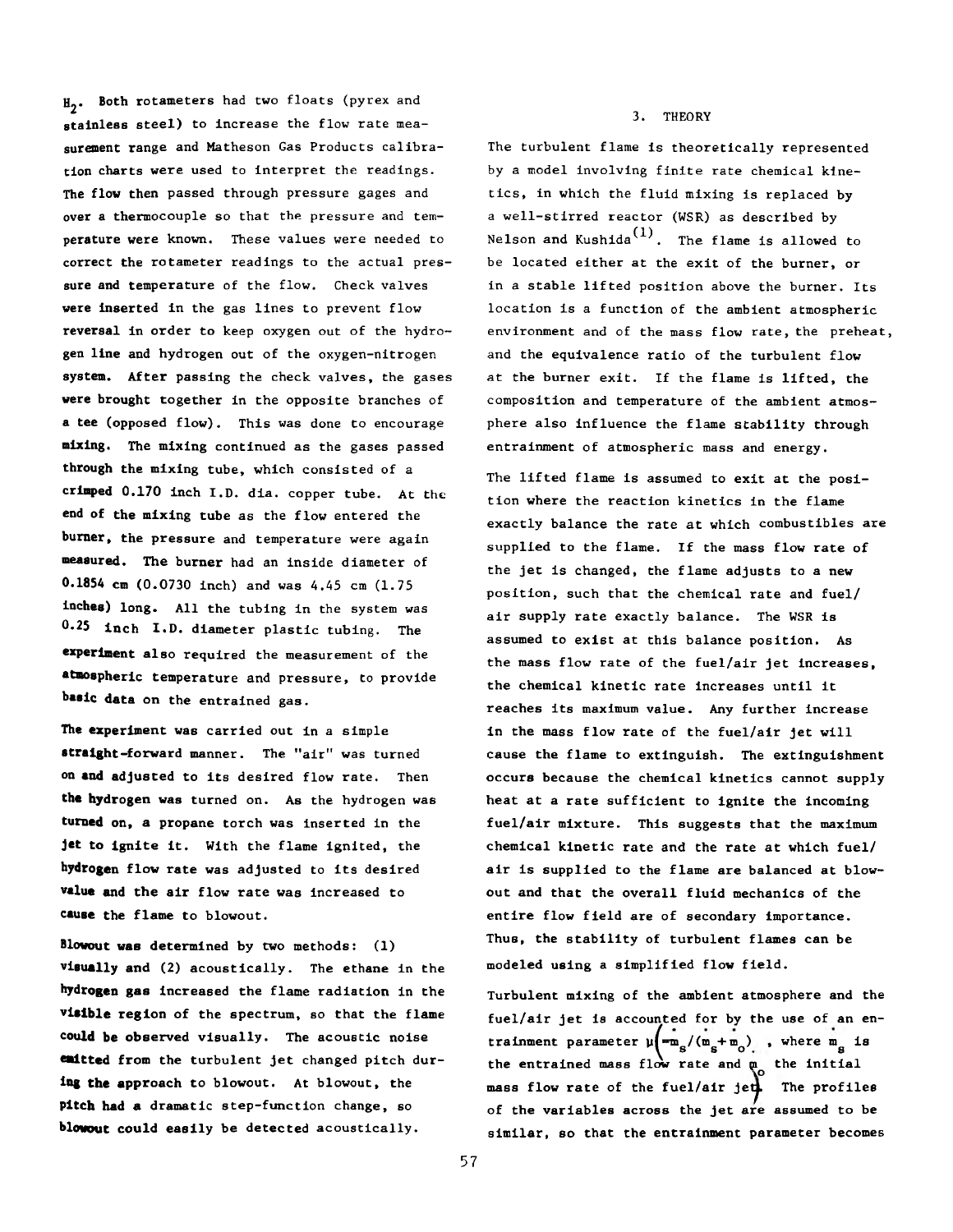the similarity parameter

$$
\mu = \frac{u_0 - u_1}{u_0} = \frac{H_1 - H_0}{H_8 - H_0} = \frac{\sigma_{x,1} - \sigma_{x,0}}{\sigma_{x,8} - \sigma_{x,0}}
$$
(1)

Here u is the axial velocity, H is the total enthalpy per unit mass, and  $\sigma_x$  is the unreacted equivalent moles of species x per unit mass of mixture. The subscript j indicates a local jet value, the subscript o an initial jet value, and the subscript s an ambient atmospheric value. One essential property of  $\mu$  is that it increases along the jet. In addition, the jet pressure and the ambient atmospheric pressure must balance, so that the jet and ambient densities are related by  $\rho_j \sigma_j T = \rho_j \sigma_s T_s$ , in which  $\overline{\sigma}$  is the reciprocal of the average molecular weight and T the temperature.

The flame is modeled as a WSR of volume, V, into which a mixture of fuel  $(H_2)$ , air  $(0_2, N_2)$  and entrained ambient atmosphere  $(0_2,N_2)$  flow at a mass flow rate of  $m_{\tilde{1}}$ . The overall reaction is written as

$$
\sigma_{H_{2}^{1}}^{1} + \sigma_{0}^{0}^{0} + \sigma_{N_{2}^{1}}^{N_{2}} + \sigma_{H_{2}^{1}}^{1} + \sigma_{0}^{0}^{0}
$$
  
+ 
$$
\sigma_{H_{2}^{0}}^{1} + \sigma_{N_{2}^{1}}^{0} + \sigma_{N_{2}^{1}}^{0}
$$
 (2)

The jet equivalence ratio ER,, is equal to  $^{\circ}$ H  $(2\sigma_0$ , since two moles of oxygen are necessary to completely combust one mole of hydrogen. The concentrations with subscript j are those in the turbulent jet whose entrainment is proportional to  $\mu$  according to Eq. (1). The concentrations  $\sigma_{\bf x}$  are those that exist in the WSR, and they are defined as follows:

$$
\sigma_{\rm H_2} = \sigma_{\rm H_2} - 2\epsilon y \tag{3a}
$$

$$
\sigma_{0} = \sigma_{0} - \epsilon y \tag{3b}
$$

$$
\sigma_{\rm H_2O} = 2\epsilon y \tag{3c}
$$

$$
\sigma_{\mathbf{N}_2} = \sigma_{\mathbf{N}_2}
$$
 (3d)

where  $\varepsilon$  is the oxygen efficiency factor. For the fuel-lean case all the fuel is burned at  $E = 1$ ;

therefore  $y = (1/2) \sigma_{\text{tr}}$  for  $\sigma_{\text{tr}} / \sigma_{\text{o}} \leq 2$ . For the

fuel-rich case all the oxygen is burned at  $\varepsilon = 1$ ; therefore  $y = \sigma_0$  for  $\sigma_{H_2}$  / $\sigma_0$  > 2.

Following previous practice for the analysis **of** hydrocarbon combustion in WSR's (Refs. **2-7), it** is assumed that a one—step overall reaction expression adequately represents the mean combustion rate of hydrogen. The reaction rate equation is assumed to be

$$
\frac{m}{\nu} (G_{H_{2}} - G_{H_{2}}) = k(G_{H_{2}})^{2-\alpha} (G_{0})^{\alpha} \rho^{2} \exp[-E/(RT)]
$$

where the density in the WSR is defined by

$$
\rho = P/(\overline{\sigma}RT) \tag{5}
$$

and where R is the universal gas constant. The constants  $\alpha$ ,  $k$ , and  $E$  are determined by fitting Eq. (A) to experimental blowout data. In addition, the reciprocal of the average molecular weight is written as

$$
\overline{\sigma} = \sigma_{\text{H}_{2} + \sigma_{0}_{2} + \sigma_{\text{N}_{2} - \epsilon y}} = \overline{\sigma}_{j - \epsilon y}.
$$
 (6)

The temperature in the WSR is determined from the conservation of energy by a numerical iteration process. Assuming steady adiabatic flow the enthalpy entering the WSR at the jet temperature must equal the enthalpy of the gas in the WSR at the WSR temperature

$$
H_{j} = x \sum_{i=1}^{N} h_{x} \sigma_{x} = x \sum_{i=1}^{N} h_{x} \sigma_{x}
$$
 (7)

in which the sum is over all species present. The  $h_r$  ( calorie /gm-mole) are evaluated at the jet or WSR temperature  $T_{j}$  or T, respectively.

Equations (1) through (7) are sufficient to calculate the values of  $\sigma_{\mathbf{x}}$  for all the x species under consideration, the temperature, T, and the density, p, in the WSR for any given value of the mixing parameter y, and the combustion efficiency parameter c.

In order to relate the combustion model to flame stability, it is necessary to consider the reaction rate (Eq.  $(4)$ ) near blowout. The fluid mechanical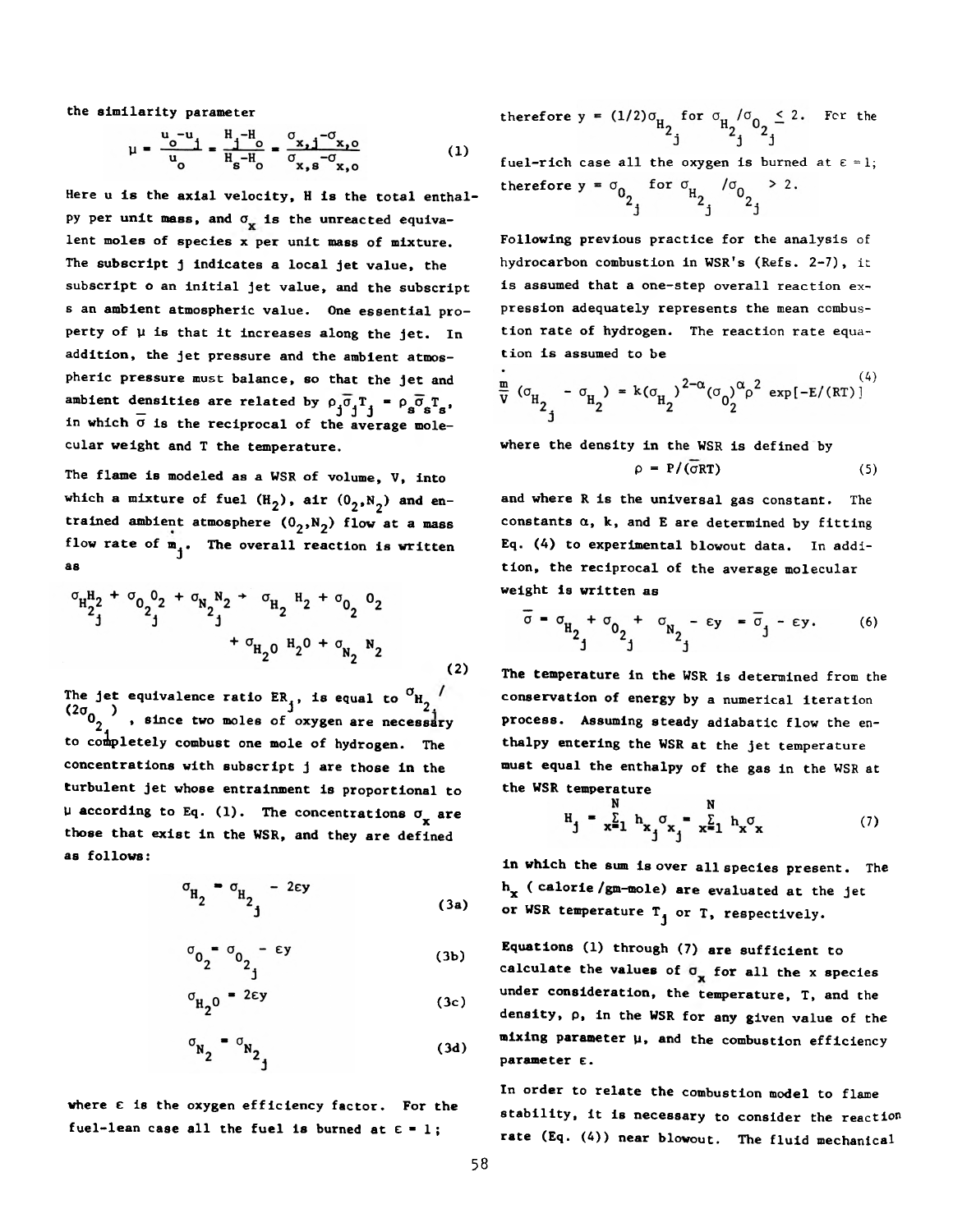convection rate can be written as

$$
\Lambda = m/V. \tag{8}
$$

The mass and momentum flow rates of the jet are de fined as (9)

 $m = f_{A_1} \text{ and } A = \overline{\rho}_j \overline{u}_j \text{ mb}^2$ 

and

$$
J = f_{A_{j}} \rho u^{2} dA = \overline{\rho}_{j} \overline{u}_{j}^{2} \pi b^{2} = \overline{\rho}_{0} \overline{u}_{0}^{2} \pi r_{0}^{2}
$$
 (10)

in which the total momentum flux, J, is constant for a constant pressure jet. If it is assumed that i is a characteristic reactor length, the volume of the WSR becomes  $V = \pi b^2 \ell$ .

One can write the jet mass flow rate as

$$
m = m_j = m_0 + m_s.
$$
 (11)

The definition of the entrainment parameter allows one to write

$$
m = m_0 / (1 - \mu).
$$
 (12)

Using the above definitions,  $\Lambda$  can be written as

$$
\Lambda = \frac{\mathfrak{m}_{\mathfrak{0}}}{(1-\mu)\pi b^2 \ell} \quad . \tag{13}
$$

Combining the mass and momentum equations (Eqns. (9) and (10)) to eliminate b one has

$$
\overline{u}_j = (1-\mu)\overline{u}_o \tag{14a}
$$

«nd

$$
b^{2} = \frac{r_{o}^{2}}{(1-\mu)^{2}} \frac{\bar{\rho}_{o}}{\bar{\rho}_{1}}
$$
 (14b)

If one assumes that the turbulence scale length t can be written as

$$
\ell = \kappa r_0^3/b^2 \tag{15}
$$

**k** is an arbitrary constant,  $r_{\rm o}$  is the radius °f the jet at the burner exit and b is the equivalent uniform jet radius, A can be written as

$$
\Lambda = \frac{\rho_0 u_0}{(1-\mu)\kappa r_0} \tag{16}
$$

Ikia relationship for *i* implies that the WSR vol we decreases with increasing distance along the Jet, since b increases along the jet.

**Equation** (16) can be written in terms of  $u_0/d_0$ ,

where d<sub>o</sub> is the initial jet diameter, as

$$
\frac{u_o}{d_o} = \frac{(1-\mu) \Lambda \kappa}{2 \rho_o} \tag{17}
$$

Equation (17) relates the flow issuing from the nozzle to chemical kinetics of the flame when Eqn. (4) is used for  $\Lambda$ .

$$
\frac{u_o}{d_o} = \frac{\kappa (1-\mu) k (\sigma_{H_2}^2)^{2-\alpha} (\sigma_{O_2}^2)^{\alpha} \rho^2}{2 \rho_o (\sigma_{H_2}^2 - \sigma_{H_2}^2)} \exp[-E/(RT)]
$$
\n(18)

One parameter, the constant, $\kappa$ , remains to adjust the theory and the experiments. The form of Eqn. (18) contains two implicit parameters, the entrainment parameter  $\mu$ , and the oxygen efficiency factor  $\epsilon$ , which must be optimized to produce a solution<sup>(1)</sup> The WSR representing the flame is assumed to be operating at the maximum reaction rate condition. The influence of preheat, entrainment, composition, etc. are all contained in the expression and they influence the value of  $u_0/d$  for blowout through **y** and **e.** It should be noted that no specific entrainment model has been used in the development of Eqn. (18).

The relation for  $u_o/d_o$  as given by Eqn. (18) contains three arbitrary constants E, the activation energy and k, the pre-exponential rate constant and the  $\alpha$  the exponent of the oxygen concentration. None of the constants is well known for hydrogen combustion. The values of E, k and  $\alpha$ were obtained by fitting the one-step overall rate equation to WSR blowout data available in the literature.

The one-step overall rate equation as given by Eqn. (4) can be written in terms of the kinetic loading parameter  $\psi$ , where

$$
\psi = \sigma_{\text{air}} \dot{m} / (VP^2) = (1+m) \sigma_{02} \dot{m} / (VP^2)
$$
 (19)

and where m is the number of moles of nitrogen in the air per mole of oxygen and  $m/V$  is given in Eqn. (4).

Clark et al $^{(6)}$  have used the kinetic loading parameter to present experimental WSR blowout data for  $m=11$ . The general expression for  $\psi$  can be written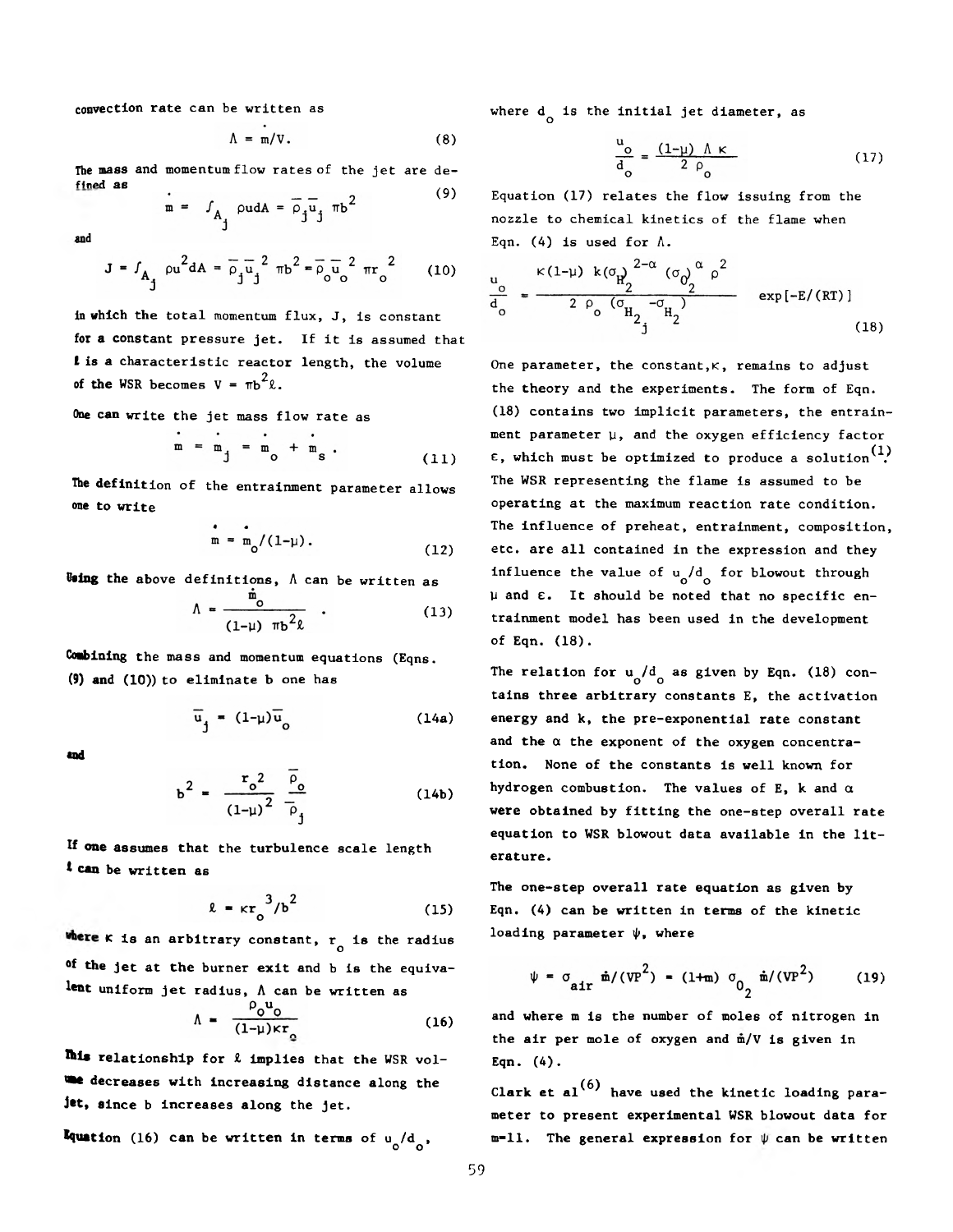$$
\psi = \frac{(1+m) \sigma_{2} k}{p^{2}} \frac{\left(\sigma_{H_{2}}\right)^{2-\alpha} \left(\sigma_{0}\right)^{\alpha} \rho^{2}}{\left(\sigma_{H_{2}}\right)^{-\alpha} \left(\sigma_{2}\right)^{\alpha}} e^{\alpha x p [-E/(RT)]}
$$
\n
$$
\frac{gm-moles}{sec-liter-atm^{2}} \qquad (20)
$$

Values of  $\alpha$  and E were tried in Eqn. (20) by trial and error until a good fit of the experimental data curve shape was obtained. The value of k was determined by adjusting the magnitude of  $\psi$ agree with the experimental data. The results are shown in Figure 2. The best fit values are as follows  $\alpha=1.2$ , E=25,000 cal/(gm-mole), and k=  $3.125x10^{15}$  cm<sup>3</sup>/(gm-mole, sec).

## 4. RESULTS AND DISCUSSION

The experimental blowout results are tabulated in Table 1. It gives the equivalence ratio, fuel mass fraction, and fuel mole fraction at the burner exit and the value of  $U^{\phantom{\dagger}}_{\bf o}/d^{\phantom{\dagger}}_{\bf o}$  at blowout. The rotameters had two balls so that the data labeled (p) represents the pyrex ball reading while the data labeled (ss) represents the stainless steel ball reading. For low flow rates, the pyrex ball is more accurate and for high flow rates, the stainless steel ball is the most accurate. For some of the data, both balls were on scale and could be used to determine the flow rates.

The theoretical blowout calculations for  $\kappa=1$  are tabulated in Table 2. It gives the same parameters as presented in Table 1. The theoretical calculations are given for  $k=1$ ; however, they are linear in  $\kappa$  (see Eqn. 18) so the results given in Table 2 can be adjusted to any  $\kappa$  value by multiplying by the desired  $\kappa$  value.

The experimental and theoretical results are shown graphically in Figure 3. The experimental data obtained using the stainless steel ball is represented by the circles, while that representing the pyrex ball is represented by the squares. The theoretical curve is shown for  $k * 6$ . The agreement between theory and experiment appears to be reasonable. The theory contains a strong dependence on the amount of nitrogen at the flame base. For the

results reported herein, the amount of nitrogen in the jet is continually changing due to entrainment. This causes the theory to predict blowout at different values of the local jet equivalence ratio. The maximum value of the kinetic loading,  $\psi$ , occurs near ER=1.5 for a ratio of nitrogen to oxygen of 11, while it occurs near 1.0 for a ratio of nitrogen to oxygen of 3.77 (normal air). Thus, as the jet entrains air, the local value of the ratio of nitrogen to oxygen moves the blowout point to leaner mixtures. In addition, the maximum value of  $\psi$  increases rapidly as the ratio of nitrogen to oxygen decreases.

## 5. CONCLUSIONS

The turbulent  $H_2 - 0_2 - N_2$  flame is theoretically modeled using finite rate chemical kinetics. The fluid dynamics are represented by a well-stirredreactor. The model allows the flame to be located either at the exit of the burner, or in a stable lifted position above the burner exit. Its position is a function of the ambient atmospheric environment, the flow rate and the equivalence ratio at the burner exit. The model contains a free parameter, which is evaluated by comparing the theoretical predictions to the experimental results.

A simple hydrogen flame stability experiment was run and the results were compared to the theory. The theory and experiment were found to agree if the free parameter in the theory varied as the reciprocal of the turbulent jet radius squared.

## 6. REFERENCES

- 1. H. F. Nelson and Raymond Kushida, "Flame *Stability* in Turbulent Combusting Jets", Combustion and Flame. 27, p. 73, 1976.
- 2. L. A. Vulis, Thermal Regimes of Combustion, McGraw-Hill Book Company, New York, N.Y., 1961.
- 3. J. Swithenbank, "Flame Stabilization in High Velocity Flow", Combustion Technology: Some Modern Developments, eds. H. B. Palmer and J. M. Beer, Academic Press, 197A.

60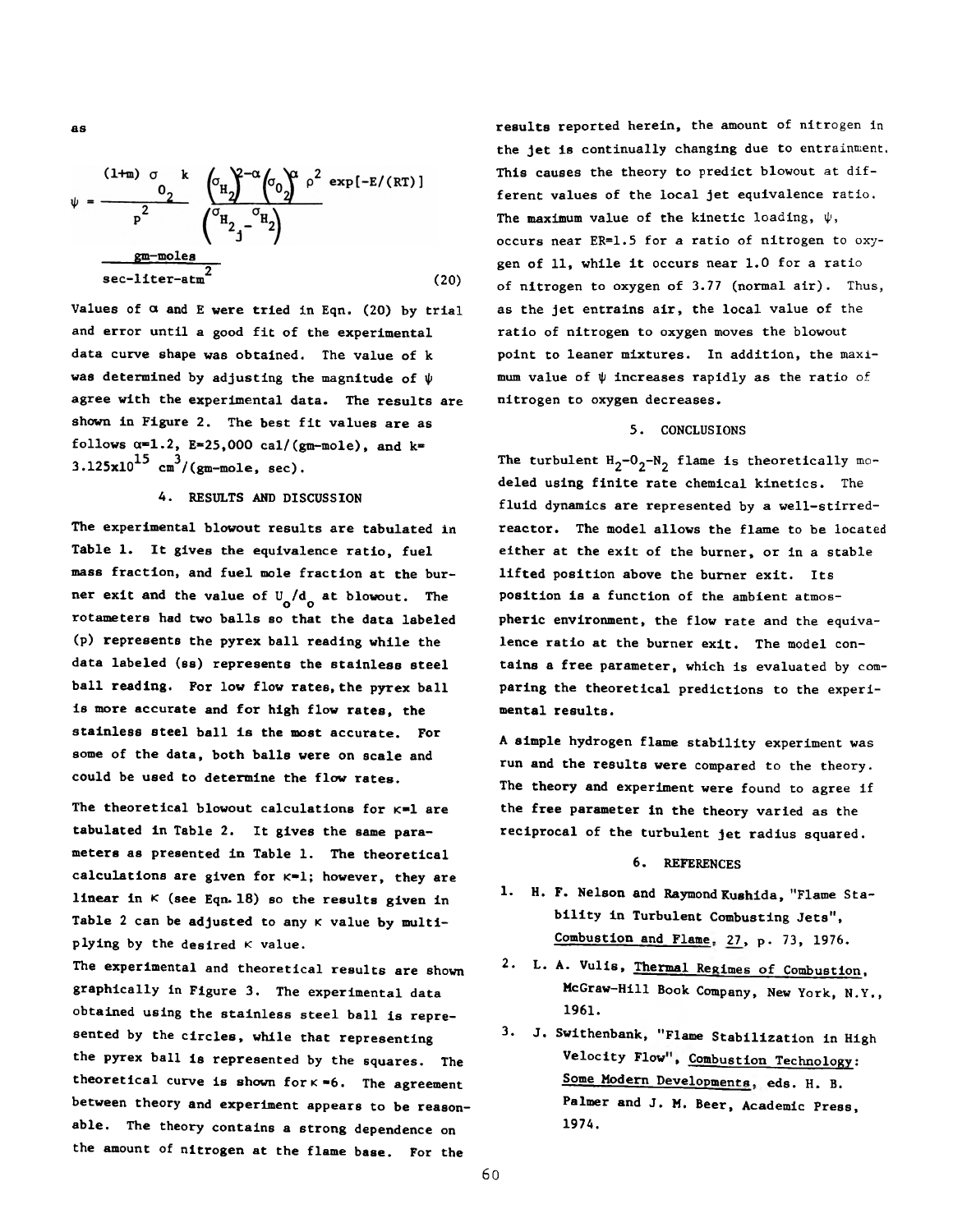- 4. J. P. Longwell and M. A. Weiss, Industrial and Engineering Chemistry, 47, p. 1635, 1955.
- 5. M. A. Weiss, R. J. Lang and J. P. Longwell, Industrial and Engineering Chemistry, 50, p. 257, 1958.
- 6. A. E. Clarke, J. Odgers, F. W. Stringer and A. J. Harrison, Tenth Symposium (International) on Combustion, The Combustion Institute, p. 1151, 1965.
- 7. D. Kretschmer and J. Odgers, Transactions of the ASME, Journal of Engineering for Power, p. 173, 1972.

## APPENDIX A: DATA REDUCTION

The volume flow rates,  $Q_r$ , read from the rotameters in liters/minute were corrected to standard conditions by

$$
Q = \left[\frac{T_r}{T} \frac{P}{P_r}\right]^{\frac{1}{2}} Q_r \tag{A1}
$$

**where** the subscripted variables are those record**ed during** the experiment and the non-subscripted **variables** represent values at standard conditions. **The standard** conditions are taken as T\*274.0®K **and** P-760.0 **mm** Hg(-1 atmosphere). The rotameter **calibration** curves, which give volume flow rates Q<sub>r</sub> in terms of the height of the rotameter float, **were** supplied by the Matheson Gas Products Com**pany.** The nitrogen calibration data was used for **the** Qj. values **for** the oxygen-nitrogen mixture **since** the mixture was 11/12 nitrogen by volume. The values of  $P_r$  and  $T_r$  were determined from the thermocouple and pressure gauge located at the **exit** of the mixing tube.

The mole fractions of  $H_2$  and  $O_2-N_2$  are

$$
x_{H_2} = \frac{Q_{H_2}}{Q_{H_2} + Q_{A}}
$$
 (A2)

$$
X_A = \frac{A}{Q_{H_2} + Q_A}
$$
 (A3)

**•here the** subscript **A** represents the oxygen-nitro-**S\*n mixture.**

**The mass fractions of**  $H_2$  **and the**  $0_2$ **-N<sub>2</sub> mixture are** 

$$
Y_{1} = M_{1}X_{1}/\overline{M} \qquad i = H_{2}, A \tag{A4}
$$

where  $M_i$  is the molecular weight of the gas i and M is the average molecular weight of the mixture.

$$
M_{H_2} = 2.016 \text{ gm/gm-mole} \tag{A5}
$$

$$
M_A = \frac{1}{12} (32.0) + \frac{11}{12} (28.016) = 28.35 \text{ gm/gm-mole}
$$
 (A6)

$$
\overline{M} = \sum_{i} M_{i} X_{i} = M_{H_{2}} X_{H_{2}} + M_{A} X_{A}
$$
 (A7)

Thus, one can write the mass fractions in terms of the measured quantities as

$$
Y_{H_2} = \frac{M_{H_2} Q_{H_2}}{M_{H_2} Q_{H_2} + M_A Q_A}
$$
 (A8)

$$
Y_{A} = \frac{M_{A}Q_{A}}{M_{H_{2}}Q_{H_{2}} + M_{A}Q_{A}}
$$
 (A9)

In order to compare the experiment and theory, one needs to compute  $u_0/d_0$  from the experiment. This can be calculated as follows:

$$
\frac{u_o}{d_o} = \frac{u_o A_o}{d_o A_o} = \frac{Q_o}{d_o A_o} = \frac{(Q_H + Q_A)}{d_o A_o}
$$
 (A10)

where A is the nozzle exit area.  $(A_0 = 0.0270$  $\texttt{cm}^{\text{-}}$ ; d<sub>o</sub> = 0.1854 cm = 0.0730 inches)

Finally, one must calculate the fuel/oxygen equivalence ratio. It is defined as

ER = 
$$
\frac{X_{H_2}/X_{O_2}}{(X_{H_2}/X_{O_2})}
$$
 Theoretical (A11)

The theoretical reaction is

$$
2H_2 + (0_2 + 11N_2) + 2H_20 + 11N_2
$$
 (A12)

and therefore,

$$
\left(\frac{X_{H_2}}{X_{O_2}}\right) = 2
$$
 (A13)

and 
$$
x_{H_2}/x_{0_2} - q_{H_2}/q_{0_2}
$$
 (A14)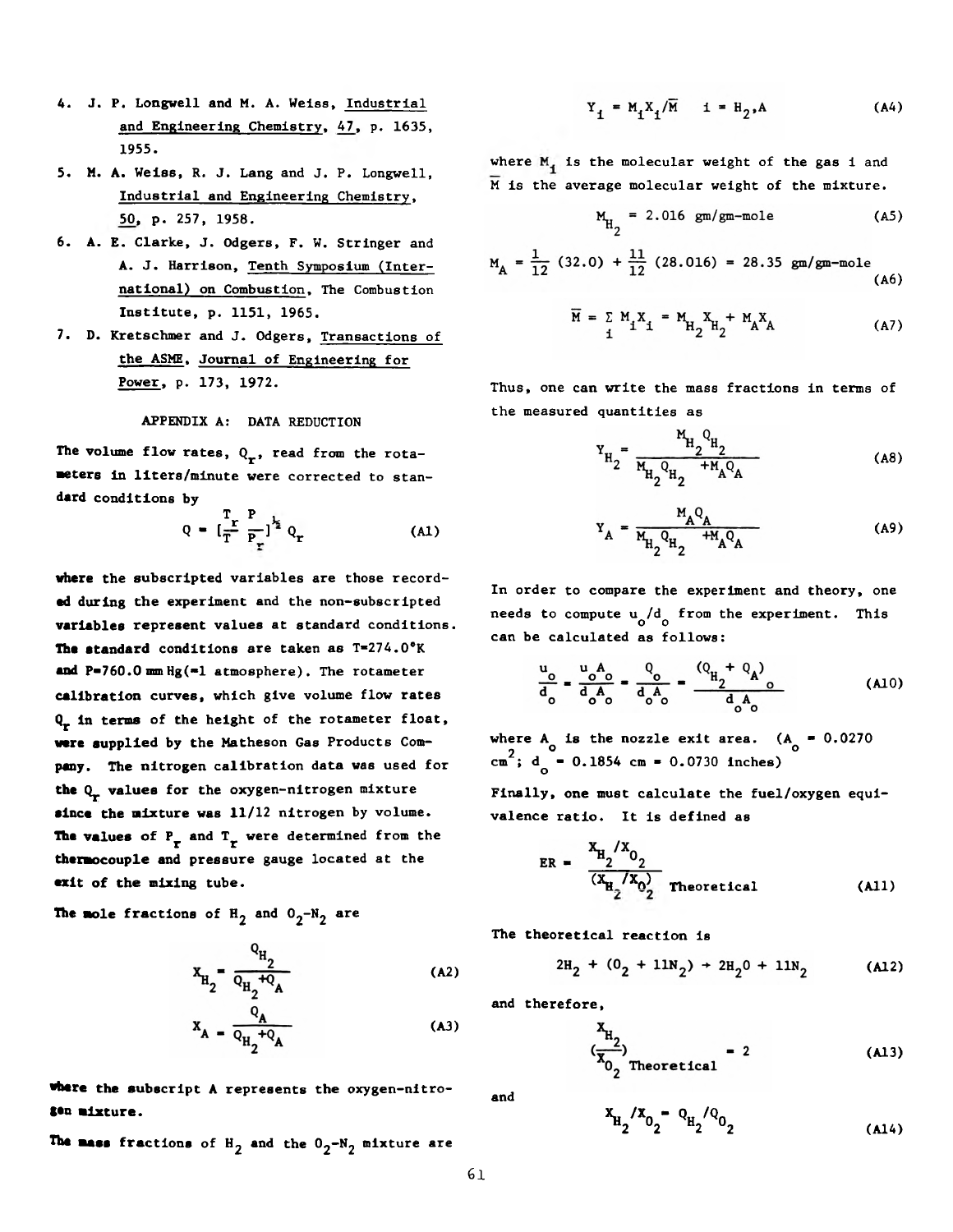**so that one can write the equivalence ratio at the burner exit as**

$$
ER_{o} = (Q_{H}/Q_{O_{2}})_{o}/2 = 6 (Q_{H_{2}}/Q_{A})_{o}
$$
 (A15)

## **BIOGRAPHY**

**H. Frederick Nelson is an Associate Professor of Aerospace Engineering at the University of Missouri-Rolla. He holds a B.S. Degree from Iowa State** Uni**versity and the M.S. and Ph.D. Degrees from Purdue University.**

| TABLE 2: |         | $\kappa = 1$<br>Theoretical Results: |                                           |  |
|----------|---------|--------------------------------------|-------------------------------------------|--|
| (ER)     | $(Y_f)$ | $(X_f)$                              | $u/d$ <sub>o</sub><br>$\mathrm{sec}^{-1}$ |  |
| 1.0      | .0115   | .140                                 | 563                                       |  |
| 2.0      | .0227   | .245                                 | 2,985                                     |  |
| 4.0      | .0443   | .392                                 | 7,452                                     |  |
| 6.0      | .0651   | .490                                 | 10,211                                    |  |
| 8.0      | .0849   | .560                                 | 11,889                                    |  |
| 10.0     | .104    | .613                                 | 13,112                                    |  |

| Equiv. Ratio<br>$ER_0$ | Mass Fractions |                | Mole Fractions                      |                |                               |                                                   |
|------------------------|----------------|----------------|-------------------------------------|----------------|-------------------------------|---------------------------------------------------|
|                        | $Y_{H_2}(p)$   | $Y_{H_2}$ (ss) | $\mathbf{x}_{\mathbf{R}_{2}}^{(p)}$ | $X_{H_2}$ (ss) | $u_o/d_o(p)$<br>$(\sec^{-1})$ | $\mathbf{u_o}/\mathbf{d_o}$ (ss)<br>$(\sec^{-1})$ |
| 11.087                 | *              | 0.120          | ŵ                                   | 0.65           | *                             | 78391.06                                          |
| 10.271                 |                | 0.110          | *                                   | 0.63           | $\bullet$                     | 76913.12                                          |
| 9.607                  |                | 0.104          | ÷.                                  | 0.62           | $\bullet$                     | 74854.53                                          |
| 9.348                  | ÷              | 0.100          | *                                   | 0.61           | *                             | 72414.85                                          |
| 8.484                  | *              | 0.093          | *                                   | 0.59           | $\star$                       | 70225.16                                          |
| 7.752                  | ŧ              | 0.083          | *                                   | 0.56           |                               | 67701.26                                          |
| 7.142                  | ÷.             | 0.077          | *                                   | 0.54           | *                             | 64666.72                                          |
| 6.316                  | ٠              | 0.069          | *                                   | 0.51           | *                             | 61936.10                                          |
| 5.677                  | $\,$           | 0.064          | *                                   | 0.49           | *                             | 57489.48                                          |
| 5.006                  | 0.057          | 0.055          | 0.46                                | 0.45           | 55067.78                      | 53054.18                                          |
| 4.897                  | $\bullet$      | 0.055          | ₩.                                  | 0.45           | *                             | 54207.28                                          |
| 4.133                  | 0.049          | 0.047          | 0.42                                | 0.41           | 51243.31                      | 49849.21                                          |
| 3.536                  | 0.042          | 0.040          | 0.38                                | 0.37           | 46392.24                      | 44524.45                                          |
| 2.640                  | 0.035          | 0.031          | 0.34                                | 0.31           | 39197.69                      | 36652.49                                          |
| 2.100                  | 0.030          | 0.024          | 0.30                                | 0.26           | 34446.49                      | 32070.67                                          |
| 1.756                  | 0.027          | 0.021          | 0.28                                | 0.23           | 29457.61                      | 26979.97                                          |
| 1.248                  | 0.022          | 0.014          | 0.24                                | 0.17           | 22975.42                      | 20701.85                                          |
| 0.833                  | 0.019          | 0.0096         | 0.21                                | 0.12           | 14864.78                      | 13914.41                                          |

\* - **indicates Instrument was** off **- scale or 'pegged".**

**(p) ■ pyrex ball**

**(ss) ■ stainless steel ball**